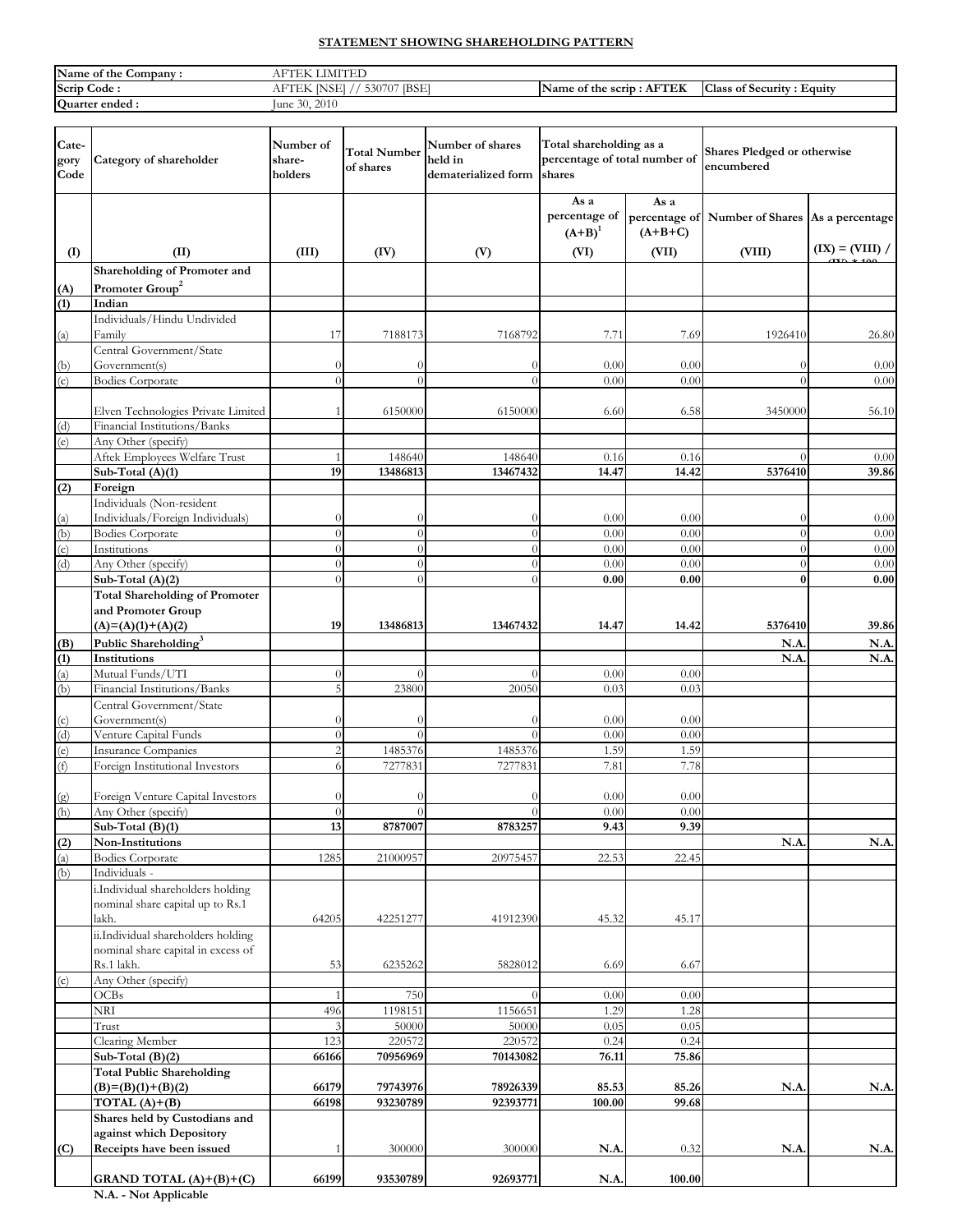|  | (l)(b) |  |  | "Statement showing Shareholding of persons belonging to the category "Promoter and Promoter Group |
|--|--------|--|--|---------------------------------------------------------------------------------------------------|
|--|--------|--|--|---------------------------------------------------------------------------------------------------|

| Sr.No. | Name of the shareholder                  | <b>Total Shares held</b> |                                            | Shares pledged or otherwise encumbered |                                 |                                                                    |  |
|--------|------------------------------------------|--------------------------|--------------------------------------------|----------------------------------------|---------------------------------|--------------------------------------------------------------------|--|
|        |                                          | <b>Number</b>            | As a % of grand total<br>$(A) + (B) + (C)$ | <b>Number</b>                          | As a percentage                 | As a % of grand<br>total $(A) + (B) + (C)$<br>of sub-clause (I)(a) |  |
| (I)    | (II)                                     | 6/30/2010                | (IV)                                       | (V)                                    | $(VI) = (V) /$<br>$(III) * 100$ | (VII)                                                              |  |
|        | 1 POURNIMA NITIN SHUKLA                  | 19957                    | 0.02                                       | $\mathbf{0}$                           | 0.00                            | 0.00                                                               |  |
|        | 2 POONAM MUKUL DALAL                     | 43050                    | 0.05                                       | $\Omega$                               | 0.00                            | 0.00                                                               |  |
|        | <b>3 MUKUL DALAL</b>                     | 304965                   | 0.33                                       | $\Omega$                               | 0.00                            | 0.00                                                               |  |
|        | 4 HUMNABADKAR ASHUTOSH VINAYAK*          | 394802                   | 0.42                                       | 251596                                 | 63.73                           | 0.27                                                               |  |
|        | 5 VARSHA MALEKAR                         | 5250                     | 0.01                                       | $\overline{0}$                         | 0.00                            | 0.00                                                               |  |
|        | 6 PRABHA MOHAN DHURU                     | 20375                    | 0.02                                       | $\Omega$                               | 0.00                            | 0.00                                                               |  |
|        | 7 MEERA RANJIT DHURU                     | 19875                    | 0.02                                       | $\mathbf 0$                            | 0.00                            | 0.00                                                               |  |
|        | <b>8 CHARUHAS VASANT KHOPKAR</b>         | 619875                   | 0.66                                       | $\Omega$                               | 0.00                            | 0.00                                                               |  |
|        | 9 RANJIT MOHAN DHURU                     | 1233418                  | 1.32                                       | 883564                                 | 71.64                           | 0.94                                                               |  |
|        | 10 RAVINDRANATH UMAKANT MALEKAR          | 1383750                  | 1.48                                       | $\Omega$                               | 0.00                            | 0.00                                                               |  |
|        | <b>11 SAVE SANDIP CHINTAMANI</b>         | 1240744                  | 1.33                                       | 70000                                  | 5.64                            | 0.07                                                               |  |
|        | 12 NITIN KASHINATH SHUKLA**              | 1344000                  | 1.44                                       | 524250                                 | 39.01                           | 0.56                                                               |  |
|        | <b>13 SAVE SNEHA</b>                     | 28337                    | 0.03                                       | 0                                      | 0.00                            | 0.00                                                               |  |
|        | 14 SUJATA ASHUTOSH HUMNABADKAR           | 375                      | 0.00                                       | $\Omega$                               | 0.00                            | 0.00                                                               |  |
|        | 15 VINAYAK APPARAO HUMNABADKAR           | 40225                    | 0.04                                       | $\Omega$                               | 0.00                            | 0.00                                                               |  |
|        | 16 PROMOD BROOTA                         | 487175                   | 0.52                                       | 197000                                 | 40.44                           | 0.21                                                               |  |
|        | <b>17 PRADIP CHINTAMANI SAVE</b>         | 2000                     | 0.00                                       | $\Omega$                               | 0.00                            | 0.00                                                               |  |
|        | <b>18 AFTEK EMPLOYEES' WELFARE TRUST</b> | 148640                   | 0.16                                       | $\Omega$                               | 0.00                            | 0.00                                                               |  |
|        | 19 ELVEN TECHNOLOGIES PRIVATE LIMITED    | 6150000                  | 6.58                                       | 3450000                                | 56.10                           | 3.69                                                               |  |
|        |                                          |                          |                                            |                                        |                                 |                                                                    |  |
|        | <b>Total</b>                             | 13486813                 | 14.42                                      | 5376410                                | 39.86                           | 5.75                                                               |  |

\*Out of these shares, loan amount against 15,000 shares has been repaid in full. However, the formalities for release of the pledge in the records of the depository are pending.

\*\* Out of these shares, loan amount against 524250 shares has been repaid in full. However, the formalities for release of the pledge in the records of the depository are pending.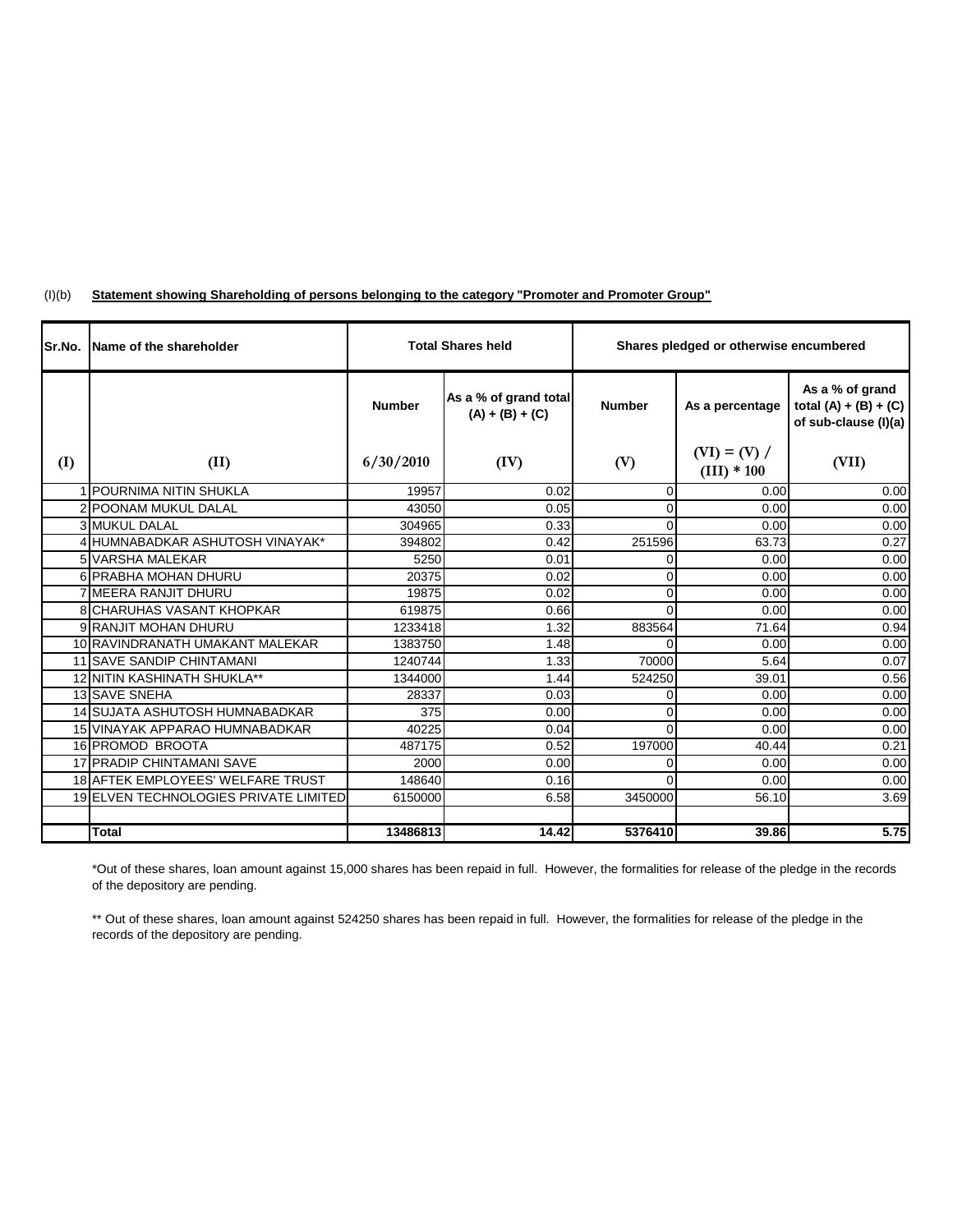### (I)(c) **Statement showing Shareholding of persons belonging to the category "Public" and holding more than 1% of the total number of shares**

| Sr.No. | Name of the shareholder          | <b>Number of shares</b> | Shares as a percentage of total<br>number of shares {i.e., Grand<br>Total (A)+(B)+(C) indicated in<br>Statement at para (I)(a) above} |
|--------|----------------------------------|-------------------------|---------------------------------------------------------------------------------------------------------------------------------------|
|        | 1 RELIGARE SECURITIES LTD        | 6/30/2010               | 1.73                                                                                                                                  |
|        | <b>2 MEGA STOCKS LIMITED</b>     | 1465627                 | 1.57                                                                                                                                  |
|        | <b>3 MEGA RESOURCES LIMITED</b>  | 1239323                 | 1.33                                                                                                                                  |
|        | 4 GOLDMAN SACHS INVESTMENTS (MAU | 3778043                 | 4.04                                                                                                                                  |
|        | 5 CREDIT SUISEE (SINGAPORE) LIMI | 1784214                 | 1.91                                                                                                                                  |
|        | 6 SWISS FINANCE CORPORATION (MAU | 1595593                 | 1.71                                                                                                                                  |
|        | <b>TOTAL</b>                     | 11480263                | 12.27                                                                                                                                 |